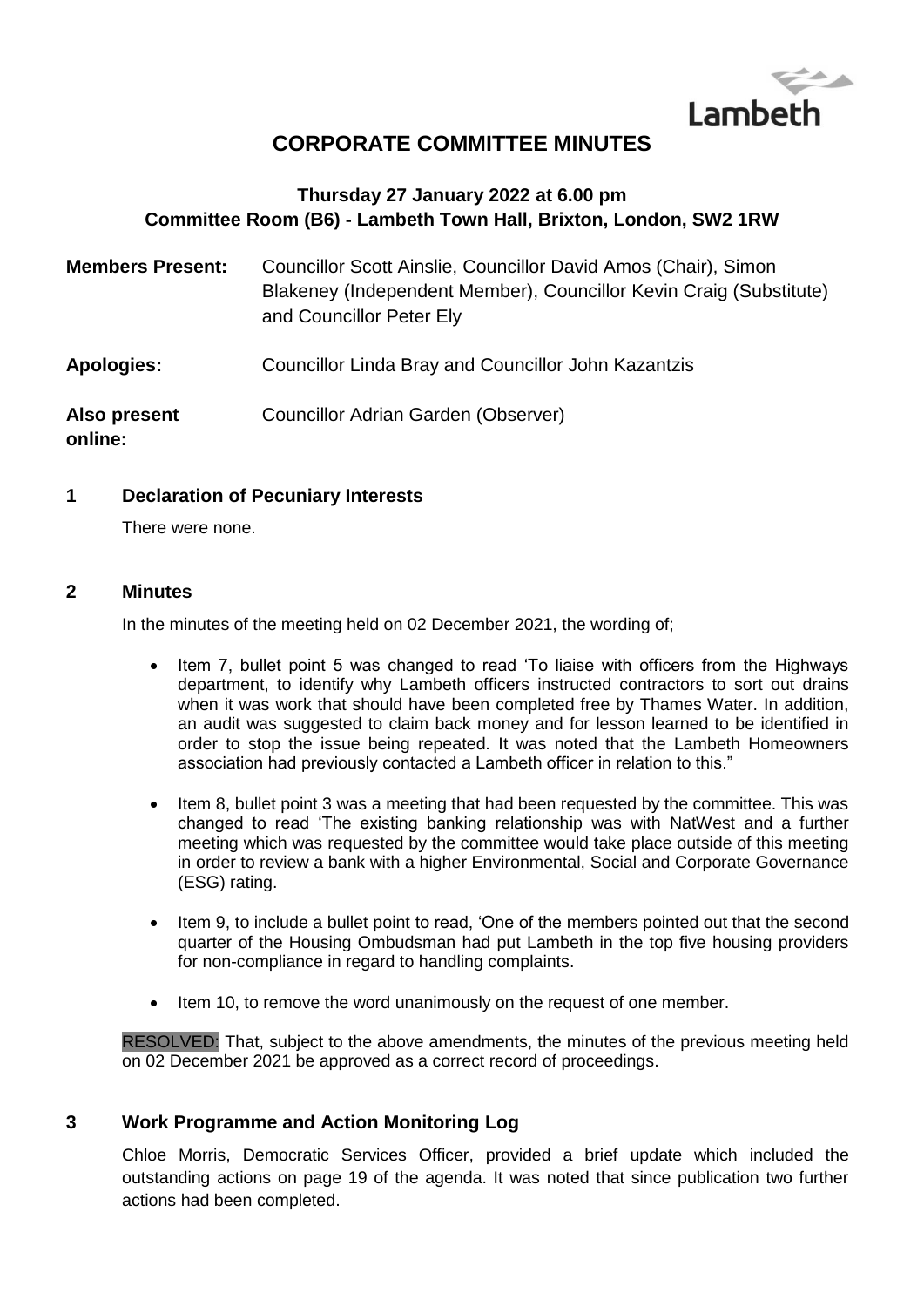It was recommended that the outstanding contract management action should be updated to identify that it was on hold due to current legal proceedings.

In addition, since the previous meeting and through further correspondence, a previous action in relation to an objection which had been marked as completed was still outstanding. Democratic Services would add this back onto the action log. Furthermore, in the previous meeting "it was explained that this was not related to any of the three 2018-19 objections". However, it had been confirmed since the 02 December 2021 meeting that the objection was related to major works carried out by Lambeth.

The Chair informed the committee that the Cabinet Member for Jobs, Skills and Community Safety and that relevant officer had been invited to the 31 March Corporate committee for the risk register item.

#### RESOLVED:

- 1. To note the Corporate Committee's work programme for 2021-22 (Appendix A).
- 2. To note the Corporate Committee's actions monitoring log (Appendix B).

## **4 External Audit Procurement Options 2023/24 to 2027/28**

Christina Thompson, Director of Finance and Property introduced the report and responded to members questions and comments as follows:

- The Public Sector Audit Appointment (PSAA) was aware of current auditor issues and Lambeth had been reassured that the tender process would focus on quality;
- The Chartered Institute of Public Finance Accountancy (CIPFA) had also been part of discussions and had made clear that as part of the quality criteria, timeliness of audits was essential and that training would be provided to auditors;
- An outstanding issue was the regulation for Local Government to finish statements of accounts by a statutory date but there were no statutory set dates for completion of audits;
- PSAA were aware of the Tony Redmond report on audit and would take into consideration the issues and questions that were raised in that report;
- Going forward there would be a new organisation with responsibility for local government audit which was a recommendation from the Tony Redmond report;
- If Lambeth were to go through this process independently there would still be the same number of firms available to tender, Lambeth could not influence this amount;
- Any concerns on the quality of an auditor would need to be referred to PSAA, as well as the Financial Reporting Council (FRC), who regulated auditors.
- Lambeth had anticipated that audit fees would increase due to inflation as did the government, who recognised some of these increases were also due to regulations on audits set by FRC which had led to an increase of work which were not present when original fee rates were set. Therefore, grants would be provided to local government in order to cover some of the increase;
- PSAA would need to be provided with detailed reasonings on any increase on fees.

#### RESOLVED:

- 1. Corporate Committee considers the report and options appraisal for the procurement of external auditors set out in the report and recommend the proposed procurement route to Full Council.
- 2. Corporate Committee recommends to Council to delegate authority to the Director of Finance and Property to respond to the invitation from the PSAA and take the necessary steps to finalise the appointment itself following the PSAA procurement process.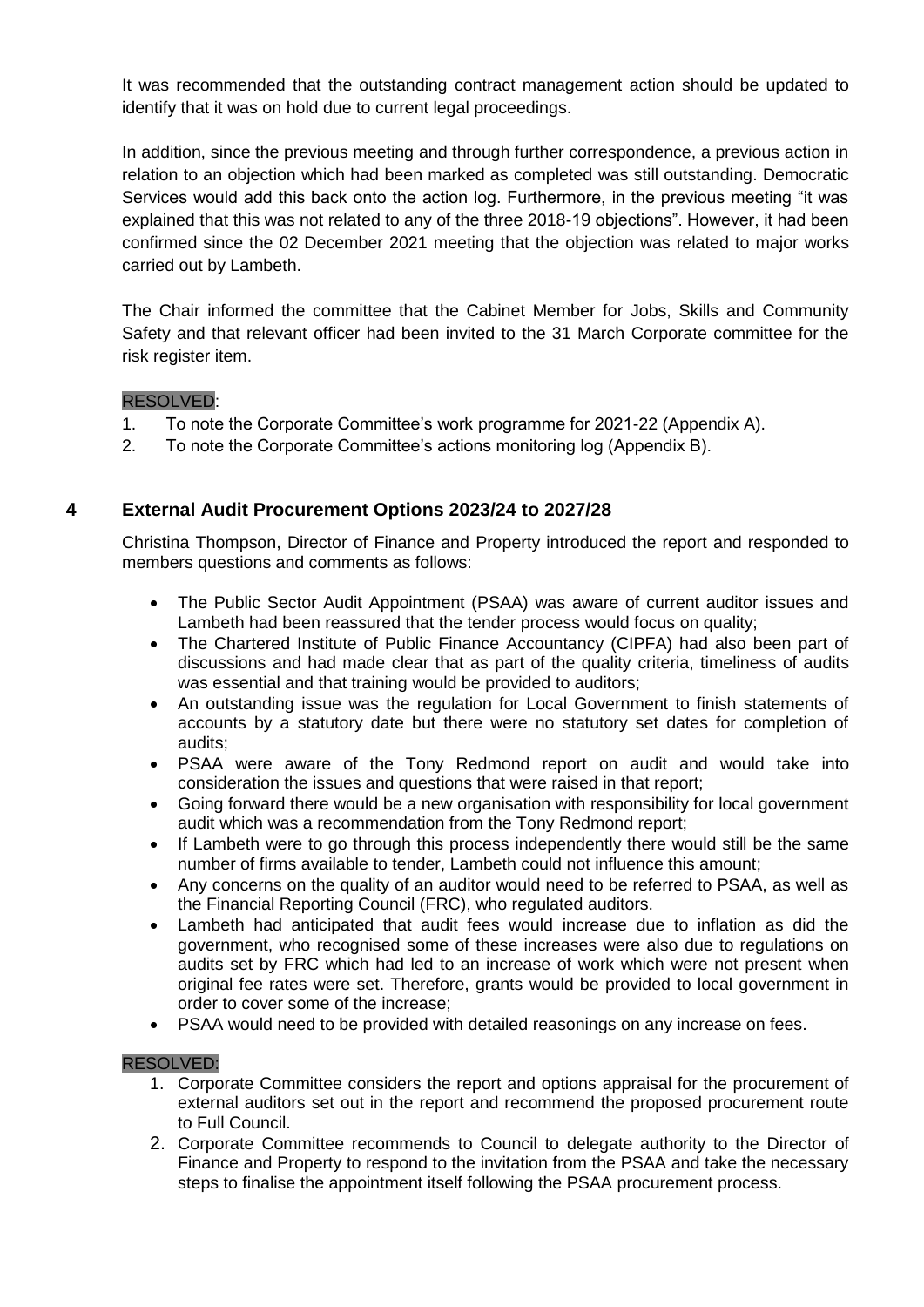## **5 Calculation of Council Tax Base and National Non-Domestic Rates Return (NNDR) 1 2022/23**

Christina Thompson, Director of Finance and Property introduced the report and highlighted that:

- The collection rate was significantly lower during the 2019-20 and 2020-21 financial years due to COVID. The 96.5% for 2021-22 reflected current experience and prepandemic was at a similar rate;
- As a result of COVID a lot of individuals went onto benefits which included council tax support. However, the number of those eligible had now reduced;
- The consultation that was referred to in paragraph 2.5 of the report was a general consultation which went out to every Lambeth resident. The results would be published on 28 January 2022 and presented at Cabinet on 07 February 2022;
- The Council had removed the 20% liability on council tax for those on council tax support therefore, those eligible would now receive a 100% discount.
- The maximum empty home premium was being applied where possible. Conditions to be met were set by the Local Government Finance Act 2012;
- Vacant and unfurnished dwellings would not be offered discounts as set out on table 2.11;
- The member enquiry that was raised on income maximisation would be dealt with through the member enquiry process;
- Council tax collected by direct debit was in a separate monitoring report which typically would attend cabinet. This report was to set council tax base;
- Corporate Committee were able to agree the recommendations set out on page 37 as it was a sub-committee of Full Council.

The Chair requested that a sentence was incorporated into the report to make it clear that the to 96.5% collection rate was based upon current experience, which would provide clarity and assurance to members of the public.

RESOLVED unanimously;

- 1. To approve the calculation and the amount calculated as the Council Tax base for the year 2022/23 at 111,161 (110,872 in 2021/22) as set out in appendix 1(b).
- 2. To approve the schedule of discounts and premiums in paragraph 2.11, which remains unchanged.
- 3. To note that the changes to the Council Tax Support Scheme which are due to be adopted from 01 April 2022, are captured within the adjustments made to reach the recommended Council Tax Base within this report.
- 4. To delegate authority to the S151 Officer, the Director of Finance and Property to finalise and approve the NNDR1 form setting out the business rate tax base.

## **6 External Quality Assessment November 2021**

Justin Martin, Chief Audit Executive, introduced the report and highlighted that Lambeth's External Quality Assessment (EQA) was one of the best he had seen. In response to members questions it was stated that:

- At present the service was more agile than it was six years ago, the implementation rate demonstrated that;
- The term 'generally conforms' within the tables from page 53 onwards was the highest standard and the reason for the apparent difference in this term on table 53 was because the exercise was based on interviews;
- The review had been performed by a Head of Audit from another Local Authority, who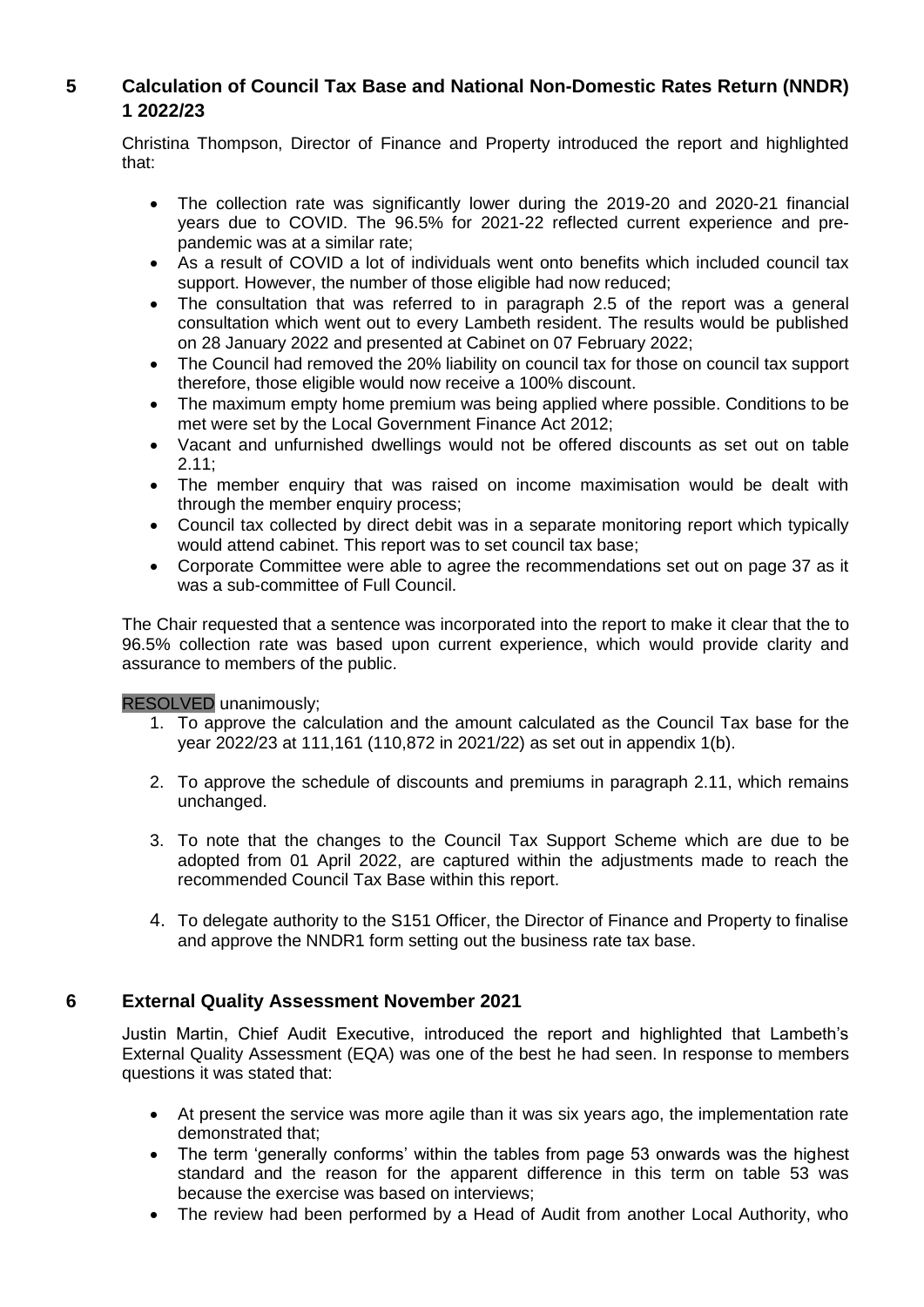said that responses received were positive, therefore those who were marked as 'do not agree' or 'partially agree' on page 66 of the report were likely to have been isolated commentaries;

 Lambeth was a compliant organisation with outstanding results especially on implementation rates. It was also noted that internal audit had a collaborative working relationship with management.

#### RESOLVED:

1. To note the final report of Internal Audit Performance undertaken through an External Quality Assessment (EQA) which is mandated by the Public Sector Internal Audit Standards (PSIAS) every 5 years.

## **7 Internal Audit and Counter Fraud Charter; Internal Audit Strategy 2022/23**

Justin Martin, Chief Audit Executive introduced the report and explained that;

- The FRC report that was being referred to by a member of the committee in relation to the separation of audit and consultation functions was in relation to external audits.
- Pricewaterhouse Coopers (PwC) provided internal audit functions to the Council.
- PwC would not provide an external audit function and consulting function within the same environment.
- An action on the EQA highlighted that an audit could not be undertaken for 18 months, if PwC had provided advice previously, this was also referenced in the strategy.

One of the members flagged the term independence, particularly points 2.3.3 and 2.3.4 on Appendix A needed to be tightened. The Chief Audit Executive acknowledged this and would amend this to be clear that independence was important and PwC could not go into an area where there would be a conflict of interest.

RESOLVED unanimously;

- 1. To approve the draft Internal Audit and Counter Fraud Charter for 2022/23 (Appendix A).
- 2. To approve the Internal Audit Strategy for 2022/23 (Appendix B).

#### **8 Internal Audit and Counter Fraud Progress 2021/22**

Justin Martin, Chief Audit Executive highlighted that engagement with management was good and was therefore confident that all deadlines would be met. In response to questions that were raised by members it was highlighted that:

- Although not the current case at Lambeth but, if there was no engagement from management, Corporate Committee would be notified and it would also be evident as there would be a backlog of work to be completed and implementation rates would be low;
- There had been zero limited reports.

It was noted by Michael O'Reilly, Counter Fraud Manager that:

- The council had met their annual property recovery target;
- Dismissal and resignation reasonings could not be discussed as it was confidential information which was not in the public domain. However, basic anonymised detail could be provided in line with employment law;
- The graph on page 113 demonstrated significantly higher internal fraud reports for the current year compared to last year which was relatively low due to the pandemic.
- Last year's results were lower because there was a reduction in referrals and disciplinary processes were not taking place;
- Since the start of the financial year Lambeth had used Cifas to carry out vetting on candidates who had been accepted for roles within the Council.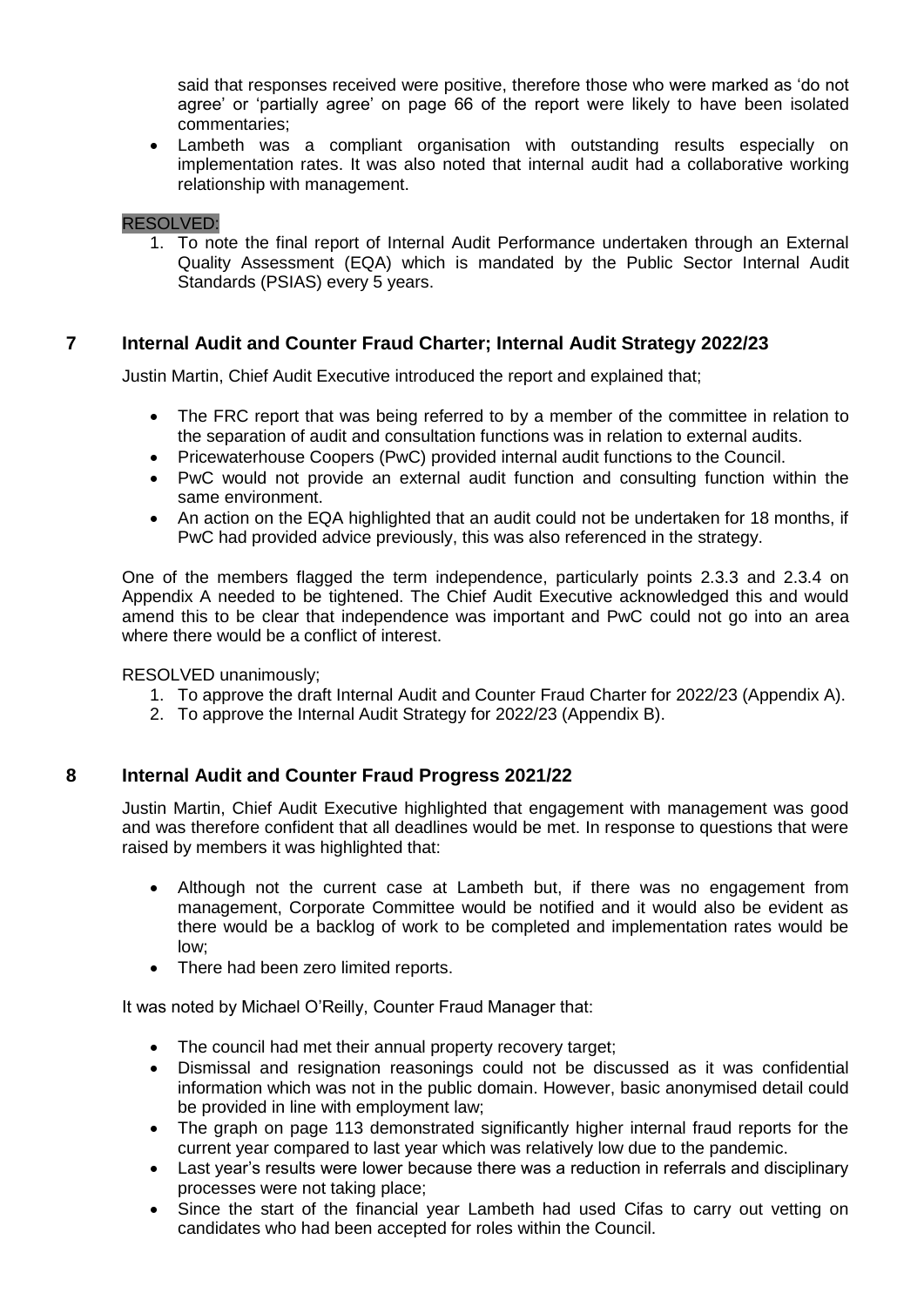- Cifas held records of historic fraudulent activities, the offers of employment were reconsidered and, on the whole, successful candidate had their offers of employment rescinded;
- Cifas checks and reporting was relatively rapid and did not pose any capacity issues for the team.

The committee requested that the Counter Fraud Manager reviewed whether a confidential meeting was required to receive basic anonymised detail on resignations and dismissals, or to circulate this information via email.

#### RESOLVED:

1. To note the report which provides an update on matters relating to the Internal Audit and Counter Fraud service, its activities, and outcomes.

## **9 Counter Fraud Policies and Procedures 2022-23 (2)**

Michael O'Reilly, Counter Fraud Manager, introduced the report and noted that this was the second set of policies out of three which would be shared with Corporate Committee. It was noted that the Whistleblowing Charter had been incorporated into the Whistleblowing Policy, as previously it was a separate document.

In response to questions raised it was noted that the whistleblowing update was usually shared with Corporate Committee annually, however this had not recently been necessary as referrals received tended to be HR grievances.

Councillor Adrian Garden, observer for Corporate Committee, requested to speak on this item. The chair advised Councillor Garden that he would pick up comments on this item outside of the meeting.

#### RESOLVED unanimously;

1. That Corporate Committee approve the updated Whistleblowing Policy and Procedure (Appendix A).

#### **10 Pay Policy Statement 2021/22**

Martin Cox, Director for Human Resources and Organisational Development introduced the report and stated that there were no significant proposed changes and there were no proposals of change in terms of pension regulation. Members' questions were addressed and it was noted that:

- In 2015 the council had a restructure and in 2018 when the current Chief Executive was made permanent there was a focus on workforce development therefore the council invested into leadership which was good, as it drove an organisation forward;
- Pay inflation could have also caused an increase in the number of staff earning over 50K;
- Performance and achievement of the council is measured through other committees therefore the decision would be for full council to decide whether they wanted to measure senior capacity against achievements;
- The council could review spending on agency workers;
- Lambeth was compliant with IR35 and had a managed agent (Matrix) who managed the agency workers;
- Monitoring improvements were outside of this report and would be picked up under item 11.

The committee requested that the Director for Human Resources and Organisational Development identified how many agency workers were paid over £100k per year. Although, it was noted that this would either need to be historic or use assumptions as agency workers were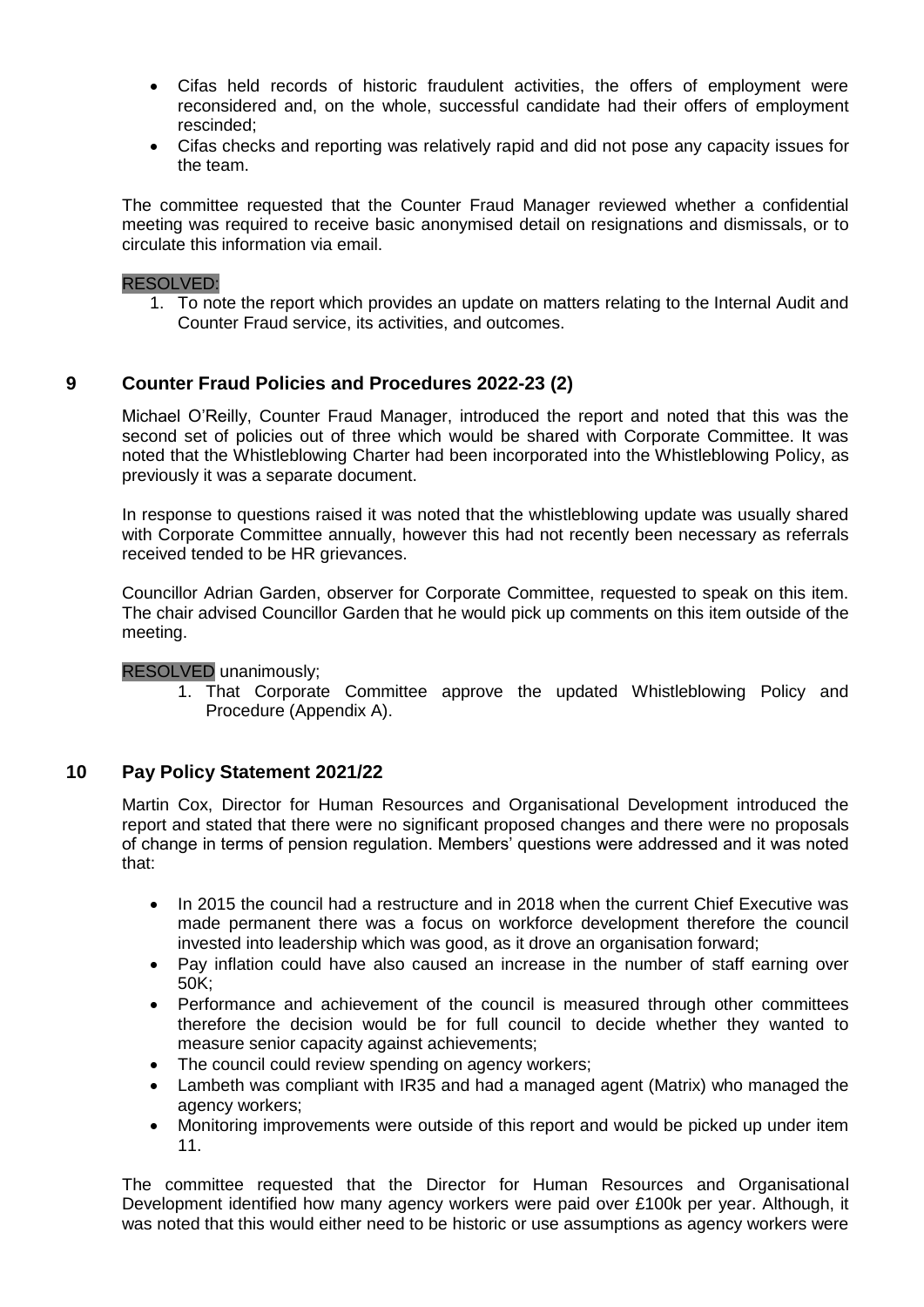mainly used for short term engagements.

APPROVED unanimously:

- 1. To approve the updated Pay Policy Statement for 2021/22 attached at Appendix A.
- 2. To note the appointments made to posts attracting remuneration more than £100,000 per annum and severance packages more than £100,000 to date, attached at Appendix B

## **11 Workforce Report 2021/22**

Martin Cox, Director of Human Resources and Organisational Development presented the report to the committee and responded to questions which were raised by the committee:

- Although managed through the same system, appraisals and completion of mandatory training were dealt with separately. Therefore, there was no direct link for employees to complete training in order to have an appraisal;
- Pre-pandemic appraisals would occur face to face and managers would be able to assist employees on how to complete appraisals via Oracle;
- It was noted that appraisals were being performed but a main focus was to ensure there was compliance with the system to complete appraisals within Oracle. Although not all employees had annual objectives;
- All mandatory training was easily accessible online. Although this wasn't the only way to provide training due to COVID it had been made challenging to carry out practical in person training sessions;
- The committee were concerned over the low level of completion of appraisals and mandatory training. In response, it was anticipated that the statistics on both appraisals and mandatory training would have been improved in the next six-month workforce report.
- Employee questionnaires would be circulated as part of the Investors in People (IiP).
- The Council obtained a silver award when the last IiP survey was carried out just over a year ago. Therefore, formal staff surveys would happen every 12 – 18 months.

The committee requested that the Director of Human Resources and Organisational Development liaised with relevant colleagues to identify whether work could be undertaken to measure leadership investment to future achievements.

#### APPROVED:

1. To note the workforce data for April to September 2021 and actions being undertaken.

## **12 Annual Procurement Update**

Sasa Glisic, Head of Procurement introduced the report and in response to questions raised explained that:

- Subject to the Public Contract's Regulations 2015 and requirements, Lambeth have the right to exclude companies for multiple reasons, one of which was not paying taxes;
- There were two parts of the procurement selection process, part one was the statutory selection criteria.
- Part two was through the method statement questions in a tender. Lambeth were able to influence this process by building on the method statement questions in such a way that it ensured that a company would fit Lambeth requirements.

A member of the committee requested that there was a meeting with the centre of excellence to know more about contract management as there was a project within their ward which had gone over budget. In addition, the member had examples where contractors appeared to have been overpaid and issues where less than three tenders had been part of the procurement process.